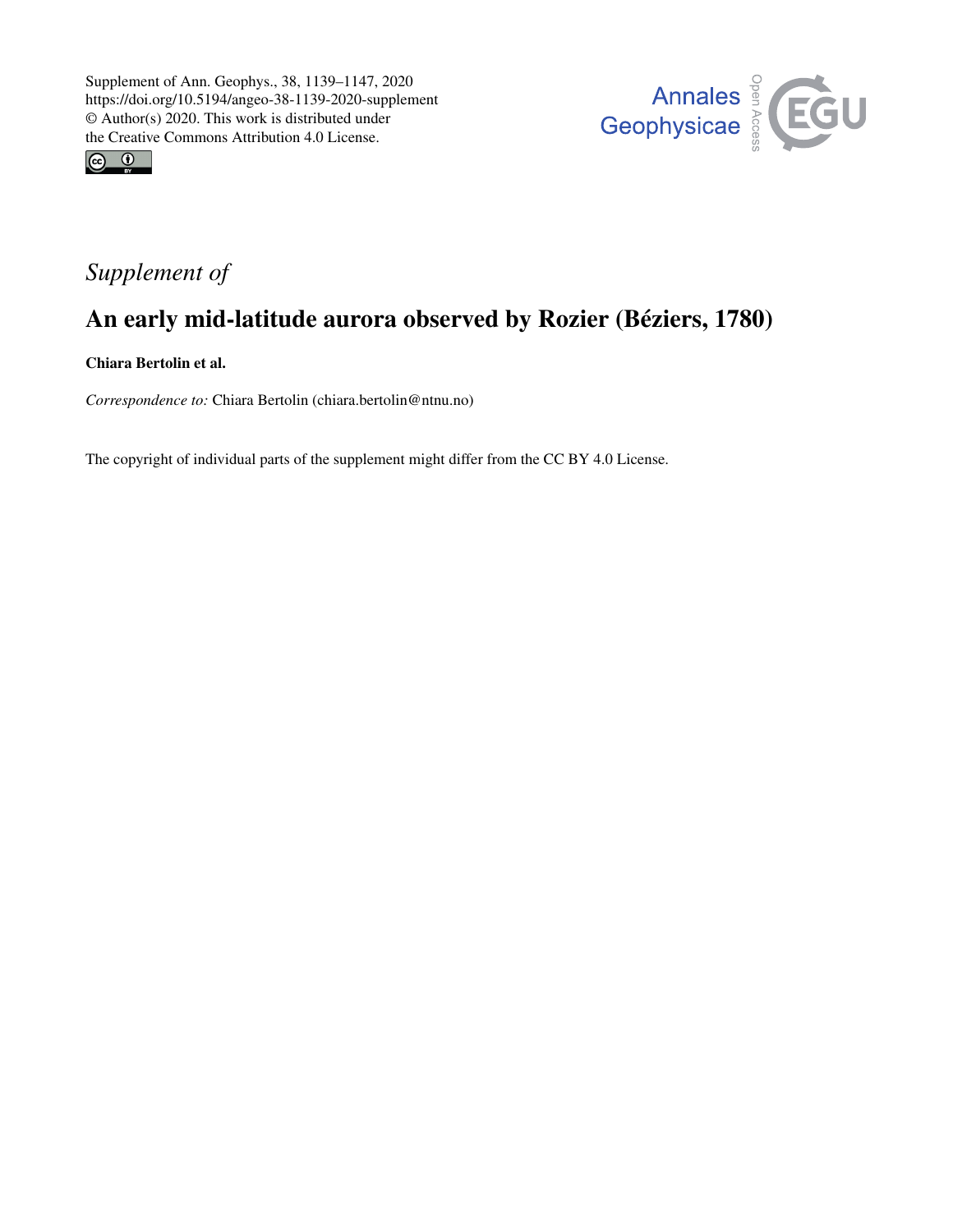- 
- Link to the Source Image preserved at Bibliotheque nationale de France with sign: Bibliotheque de Meto-
- France, 2015-97519.
- <https://gallica.bnf.fr/ark:/12148/bpt6k96043313/f2.image> (Last URL access: February 13th 2020)
- <https://gallica.bnf.fr/ark:/12148/cb399860128/date.item> (Last URL access: February 13<sup>th</sup> 2020)



 

Link to the original translated document:

[https://gallica.bnf.fr/ark:/12148/bpt6k9609788t.r=phosphoriqueobservations%20phosphorique%20observations](https://gallica.bnf.fr/ark:/12148/bpt6k9609788t.r=phosphoriqueobservations%20phosphorique%20observations?rk=278971;2)

10  $?rk=278971:2$  (Last URL access: February 13<sup>th</sup> 2020)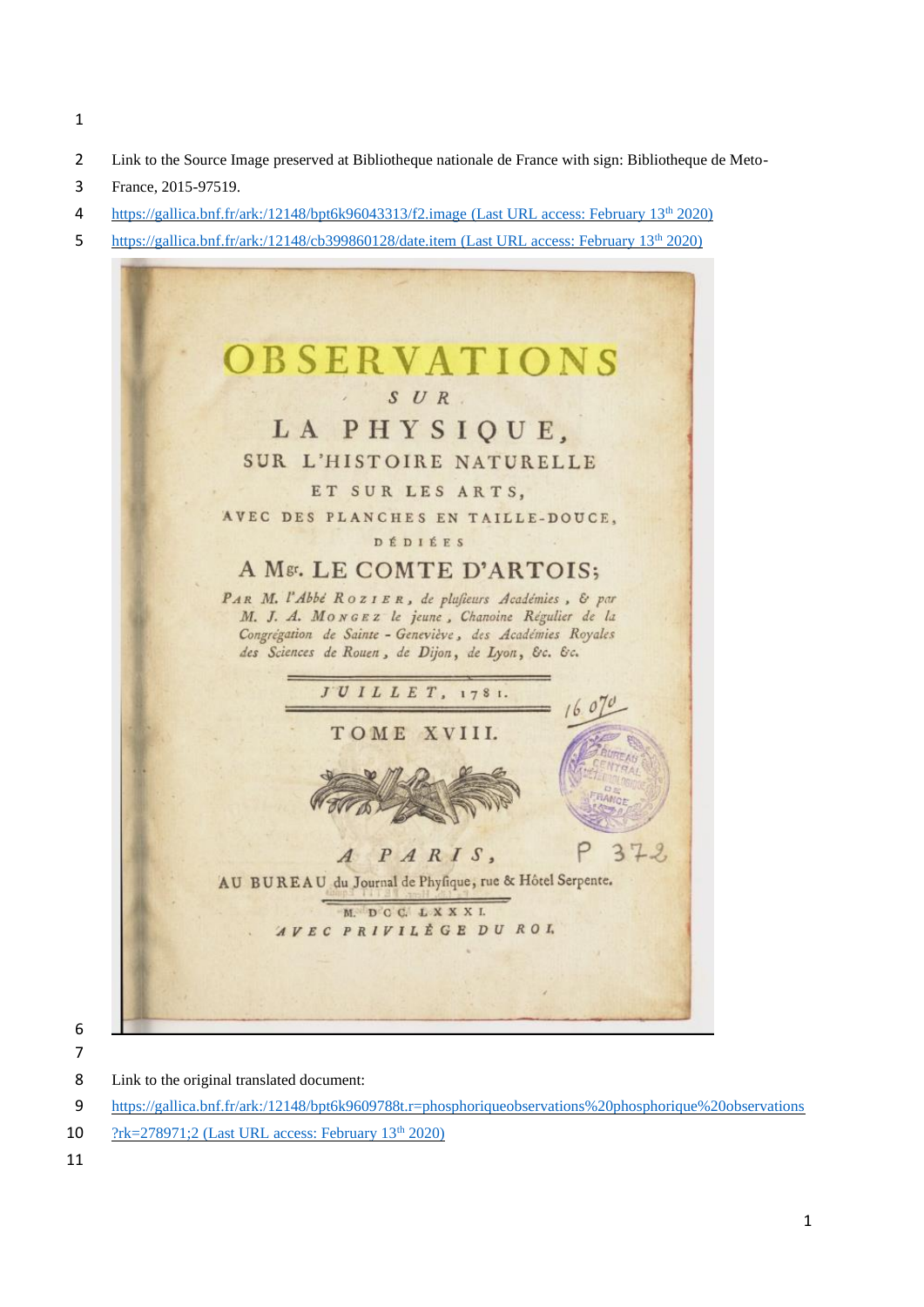#### **English Translation of the Rozier`s Observation**

### **About a dense cloud made phosphoric by an overabundance of electricity, observed from Beausejour near**

### **Bezier, August 15:**

15 The temperature of this day was 25.5 °C; the barometer foresaw a storm: white big clouds moved (travelled) in

 the upper area of the atmosphere during the whole day and the sun hides behind a mass of these clouds that intertwine each other.

At 7 pm, the atmosphere changed more and more; the clouds seemed to leave the upper region to lower towards

the earth, and a heavy and intense weathera took away the possibility to breathe easily. The closer the night

approached, the more the clouds were pushed (or swelled) and accumulated towards the great chain of mountains

21 of the third order that cross the low-Languedoc from east to west.

22 At 7.45 am the uncertain light of some flash (lightning?) started from the west coast, suggesting that the thunder

roared too far (long) to be heard. Little by little the flashes multiplied, it happened with surprising speed, and the

sound of the thunders began to be audible.

25 At 8 pm, the winds opposed each other and gave different directions to the clouds; however, the winds from the

west were always the dominant. At this time the tones were doubled on the side of the mountain, and the sky was

all of fire. Night has come; it was no longer possible to distinguish the direction of the clouds because the vivacity

of the light of the flashes made the obscurity following (which came later) them deeper and deeper; finally, the

orange darted rapidly from west to east, and it was terrible toward the mountain.

At 8.05 am it was completely night. It was at this moment that, examining the direction and the effects of the

flashes, I noticed behind the slope of the hill, which on one side blocks the view from my house, a bright spot.

This light did not look like that of a candle seen from afar, nor that which spreads from a forest or grass when

- they are set on fire. It seemed to me to have the whitish color of phosphorus burning in the open air, or rather of
- that of mercury stirred in a tube without air.

This bright spot gradually acquired volume and space (but perhaps intensity). It imperceptibly formed an area, a

phosphoric band that appeared to my eyes at a height of 3 feets: and starting from the top of the hill almost to

- 37 Beziers, this area seemed to form the base of a 60 $\degree$  angle, whose summit corresponded to my eye (from whose
- top it responded to my eye).

39 On this first luminous area, a second one of the same height formed and it had only 30  $\degree$  of extension (width), or

 half of that of the lower area. Between them remained a void whose height equaled that of one of the two areas considered separately.

Even if these two zones followed a horizontal direction, it is not to believed that their line of demarcation followed

exactly a straight line. We noticed on both some irregularities, roughly as on the edges of that big white cloud,

before it was orange-colored, and these edges were not all equally luminous (they were not all bright at the same

way) even if the center of the zones showed a uniform light.

During the period of time when these areas were moving eastward, the lightning and thunder noise were more

rapid; finally, at three different times, the (a) flash started from the end of the lower area. But an object worthy of

- note is that the noise following these flashes, if there was one, was weak and I would dare to say almost null
- because I could not distinguish it from the noise of the thunder that was starting from the upper region and from